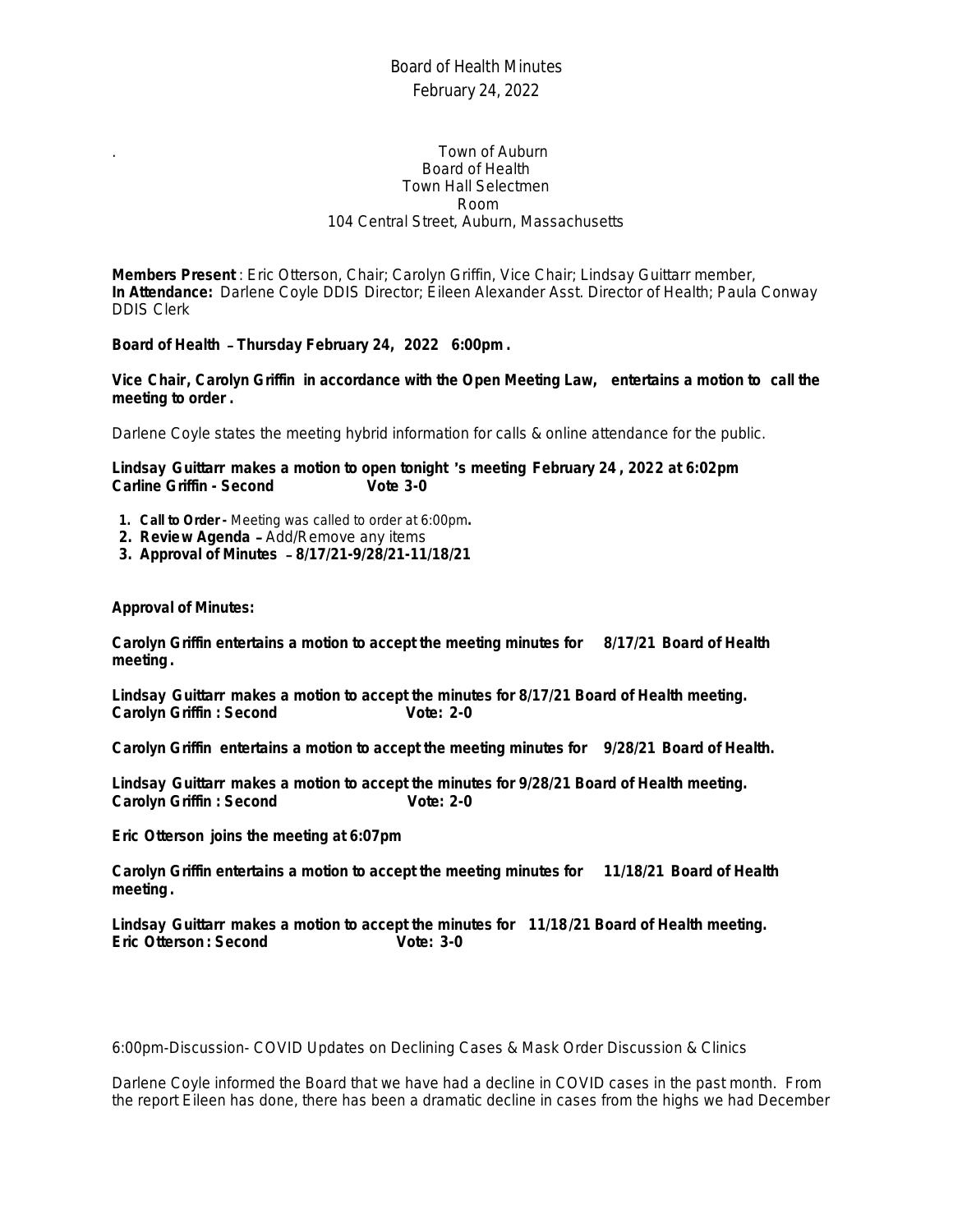# Board of Health Minutes February 24, 2022

& January where we had 300-400 cases. Eileen has the number of cases as of this week that went from 30 cases last week to 10 this week. Additionally, there have been a number of different things happening at the State/local level in the past few weeks. On February 9<sup>TH</sup>, 2022 the Department of Elementary and Secondary Education sent out a press release for State wide school mask requirement being lifted as of next Monday February 28, 2022, and our school department has decided to follow this guidance and they will also be lifting the mask requirement as on February 28, 2022. The State Department of Public Health has also updated face covering advisement as of February 15, 2022. They have advised fully vaccinated people to wear face masks indoors in public settings as an advisory. They do encourage someone that has a weakened immune system or lives with somebody with a medical condition to wear masks as protection against COVID. The CDC has updated their guidance also to anyone the age of 2yrs or older and are not fully vaccinated to date. They recommend masks indoor in public.

Darlene explained that last September, we had a mask order that the Board voted into place that was based on cases at the time, when Delta variant was high. We have reviewed the current cases and figures before you as part of your packets. Auburn is at 77% fully vaccination rate and are doing well in this area. The State vaccination rate is at 77%, so we are at the same rate. We wanted to bring this information to you. Eileen can expand upon any of the information she has in the report. At this time, we want to see if the Board would like to discuss the rescinding of the mask order in Municipal buildings.

**Eric Otterson entertains a motion to rescinding the mask order for Municipal Buildings.**

**Carolyn Griffin makes a motion to rescind the mask order for all Municipal building immediately.**

#### Lindsay Guittarr - Second Vote 3-0

6:05pm- Plastic Bag Reduction Bylaw Extension/Waiver request protocol & Waiver request by Winsupply of Worcester, 100 Southbridge Street Auburn, MA.

Darlene Coyle gives the Board an update regarding the Plastic Bag Bylaw. Originally when the bylaw went into place, it was put on hold due to COVID so therefor it was not put in place immediately. When we re- visited late summer in was decided by Board of Selectmen that we were going to implement it as of October 1, 2021 and up to now we have been supplying education to businesses. We had two businesses come to the town with request regarding the Bylaw. One was handled by the Board of Selectman and the extension request was granted by the BOS; the business had intended to use the compliant bags but due to supply chain they were stuck on the barge from overseas. They still had existing plastic bag inventory they wanted to use up, and they were granted the extension.

However, for this particular request from Winsupply they are not asking for an extension they are requesting a waiver. They have purchased the compliant bags and intend to use them however, in some cases they have some product that they believe would be difficult to contain in the new bags they ordered. Eileen & I have gone out to the business and met with them and discussed their request. They have a lot of extremely small pieces that they would still like to use the original bags due to the fact they can not tie the compliant bags. They do intend to use the compliant bags, and the manager stated that they would only use the plastic bags on a rare occasion.

#### **Eric Otterson entertains a motion to approve the waiver.**

**Carolyn Griffin makes a motion to approve the waiver request for Winsupply located at 100 Southbridge Street Auburn, MA.**

Lindsay Guittarr - Second Vote: 3-0

Darlene asked the Board if they would like further requests of these type brought to the Board to make the